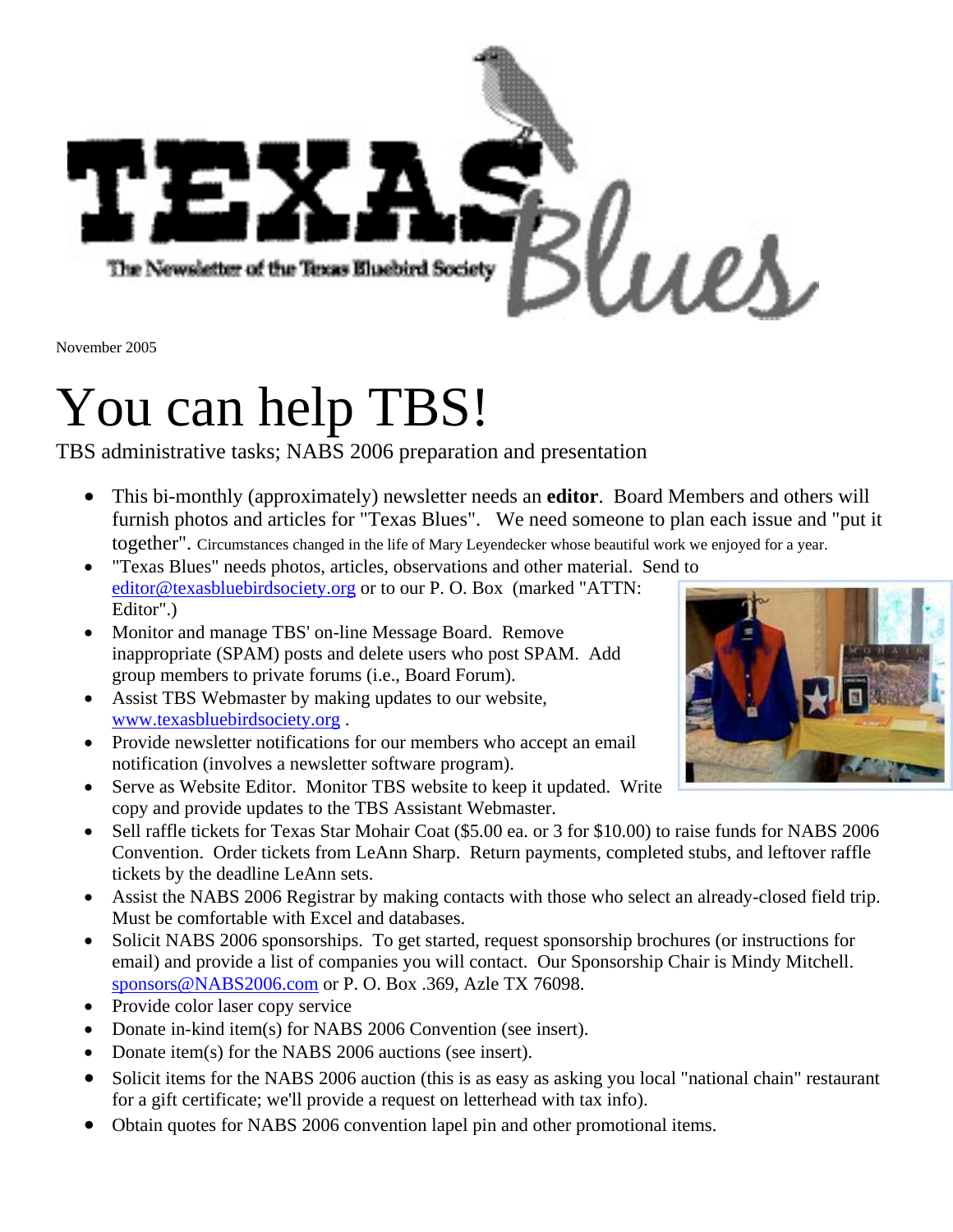#### Bluebirding in Tyler County, A personal story by Thomas M. Wheeler, M.D.

I can't remember exactly when I got started, but it was sometime in the middle to late 90s. I learned the basics from my father-in-law at the time, at his farm just outside Groveton (Trinity County), TX. Following his example, I built the first few, but then resorted to buying ready-made ones at one of the large hardware stores or WalMart. I put these boxes up at my acreage in Tyler County, about 8 miles east of Woodville, TX. I didn't keep records for the handful of boxes the first couple of years or so, but as I increased the number, I had to keep written records to keep track of the boxes, as I only visited them on the average of 1-2 weekends/month. It was during these early years that I read a few basic books about bluebirding. The first written records that I made date to 1999, and I have continued yearly until the present, 2005. My property was mostly woodlands, so I was forced to place most of the boxes next to adjacent properties with pastures along the roads and/or utility easements. My preferred method of mounting was on a six foot metal pole with a predator guard consisting of metal stove pipe with hardware cloth at the top. However, as I had the urge to put up more boxes at an increasing distance from my property, this was no longer practical and I resorted to placing the boxes on telephone poles next to suitable foraging areas. I have learned to place each box on the eastern side of the telephone pole, to avoid overheating late in the season due to the afternoon sun. In 1999, all of my boxes were within a half mile of each other, but in 2005, I had to drive (either by car or motorcycle) over 50 miles to check all of them. I have summarized my results over this time-frame, although these numbers do not reflect the boxes I have given neighbors and who now keep their own records.

| Year  | # Clutches Fledged | # of Boxes |
|-------|--------------------|------------|
| 1999  | 7                  | 13         |
| 2000  | 17                 | 27         |
| 2001  | 21                 | 30         |
| 2002  | 33                 | 35         |
| 2003  | 51                 | 47         |
| 2004  | 90                 | 84         |
| 2005* | 81                 | 88         |

 \*(5 fledged 3 clutches, 21 fledged 2 clutches, 24 fledged 1 and 36 fledged 0)

It has taken up to a year or more for bluebirds in a new territory to find and utilize the boxes. Interestingly, some locations have peaked with fewer nests now than in the past, without significant changes in the habitat. In this part of East Texas with abundant forested lands (mixed pine and hardwood) I have had a real problem with flying squirrels, which has gotten worse with time. I have never removed a flying squirrel nest with the squirrel present in the box, but have done so if the nest is not occupied. This latter has proven to be a mistake, as they almost invariably return sooner or later. If a bluebird has taken up residence in the meantime, the bluebird nest is extremely likely to be destroyed. For this reason, I have come to believe it is a mistake to place another box in close proximity to one occupied by a flying squirrel, as one would do if the box is taken over by a native bird

other than a bluebird My total number of boxes listed above includes boxes which are now the permanent residences of flying squirrels. I have never had a flying squirrel in a box on a metal pole, only on a telephone pole in fairly close proximity to woodlands or a large tree. I find now that the vast majority of predations of my bluebird nests are due to these animals. In 2005, nine of my 81 boxes are now permanent residences for flying squirrels, five of them new this year. Of the unsuccessful bluebird nests with at least eggs, two succumbed to fire ants (I have only seen fire ant predation in June or later), six were abandoned, six had eggs broken (mostly flying squirrel, probably raccoons as well), eight had eggs stolen with nests otherwise undisturbed (most likely snake), two had young stolen with nests otherwise undisturbed (one with snake scale). On two occasions in past years I have seen a rat snake in the box, perhaps because it may have been too fat to exit after the meal. One box this year contained dead young just over a week old.

Chickadees consistently appear to nest first in the season in some of my locations. This year saw the fledging of 7 chickadee families and 6 house wren families. This is why in some locations I have put up two boxes in close proximity, in case the chickadee gets a jump on the bluebirds. Fortunately, I have had no problems with house sparrows, as these don't live in the country, away from man providing a ready source of food. Interestingly, three of my boxes this year were occupied by black widow spiders complete with egg sacs after the season ended  $-I$ left these undisturbed.

I have decided to pursue blue-birding, even though by necessity I can only check the boxes over time intervals that are longer than optimal. This decreases the productivity of the boxes because there is a longer time interval to discover a calamity, after which the nest can be removed for another nesting attempt. Even abandoned nests with intact eggs will deter other bluebirds (not invariably, however), so with long intervals between visits it may take me over a month to determine that the nest has been abandoned. However, I do avoid the problem of seeing young abandoned and having to fret about their situation, which can be difficult emotionally for an avid blue birder.

 I have already picked out spots for a few new boxes in the 2006 season. Some of these will replace boxes I have removed because of recurrent predation. I have come to enjoy both the bluebird season and the season in between (when I can get other things done in the country home). At some point, I feel destined to open the first chapter of BBA (bluebirders anonymous), if my urge to place more boxes doesn't come under some control! *Dr. Tom Wheeler, Membership # 00092, has contributed to Texas Bluebird Society with generous financial donations. Now, he contributed with this response to our always open*

*invitation for articles for "Texas Blues." Please send your own "personal story" to [editor@texasbluebirdsociety.org](mailto:editor@texasbluebirdsociety.org)*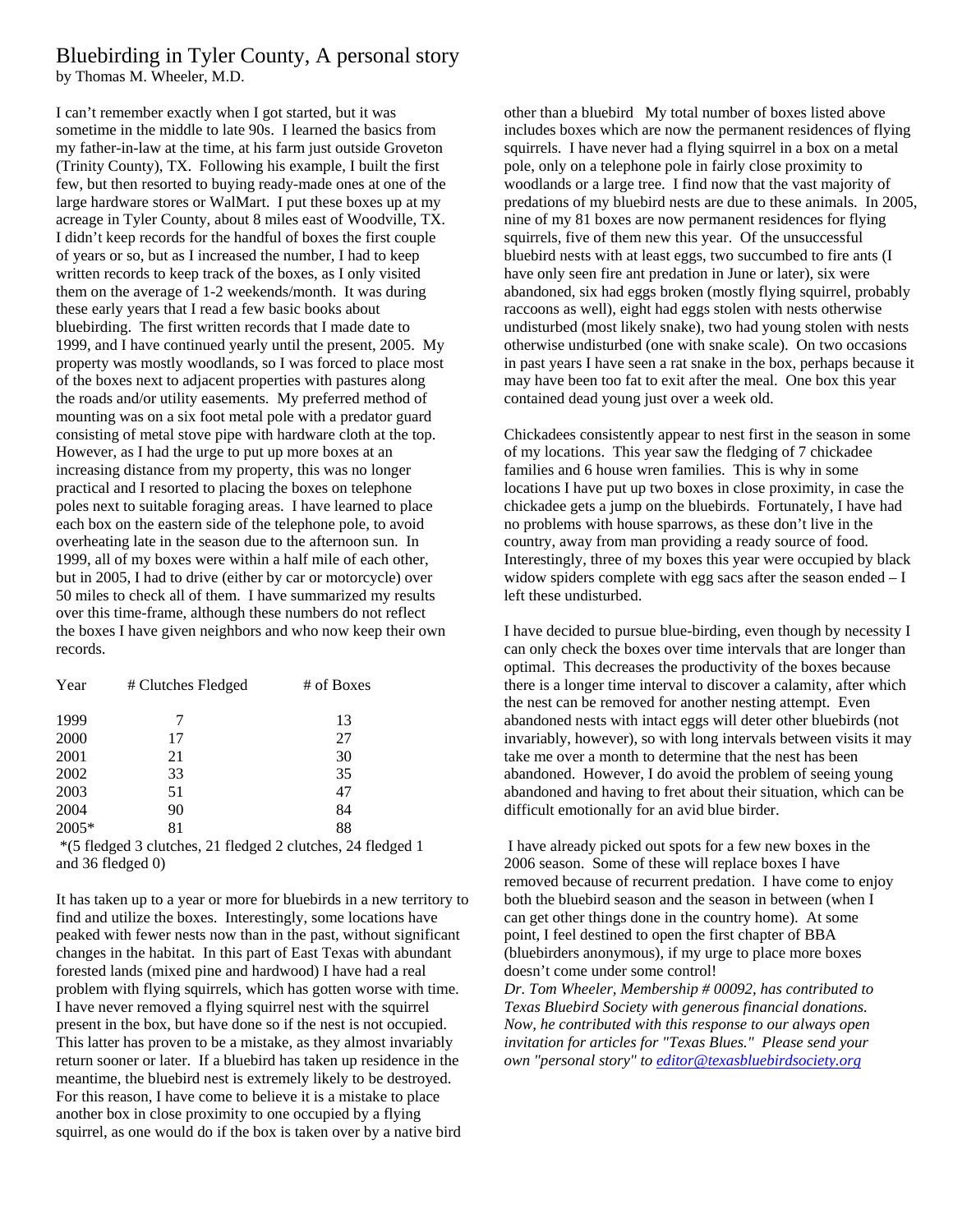# **TBS Annual Convention, October 29<sup>th</sup> 2006, Cibolo Nature Center, Boerne** Afterglow

The day ended with a serendipitous moment … at the close of the silent auction, Dick Park drew our attention to the sight on the patio floor. A Black-crested Titmouse explored several of the nestboxes stacked beneath our new color banner, "Free Nestbox with \$15.00 Membership." (Purchased with TBS membership dues, the banner travels to TBS events and TBS booths at festivals.)

We are grateful to Cibolo Nature Center for making their lovely new facility available to us.

And, we are particularly grateful to Jan Wrede who promoted our convention and took good care of us while we were there.

Bill Lindemann's presentation on the Texas Hill Country included an explanation of how the area was formed and beautiful slides.

Richard Heilbrun (Texas Parks & Wildlife, San Antonio) suggested that we landscape for insects in order to provide food for bluebirds and other insect-eating birds. An easy way to provide habitat for insects is with a brush pile. Place logs at the bottom to create empty spaces.

Richard has found large sheet metal cones effective in protecting nestboxes from snakes and other predators.

The always-popular silent auction raised over \$300 for bluebird conservation. Thanks to the high bidders (pictured) and to those who donated items or gift certificates:

#### BluebirdNut.com;

Sam's Guides Denise Townsend, Retail Sales Manager; Jim Stevenson, Galveston Audubon Society; Steve Garr; Blaine Johnson, sparrowtrap.net; Best 1 Hummingbird Feeders; Rio Frio Lodging; LeAnn & Anthony Sharp; Tapatio Springs Golf Resort; Carol Schoch; Toots & Lee Hutchins; The Natures Way; Alamo Café; and, Outback Steakhouse.







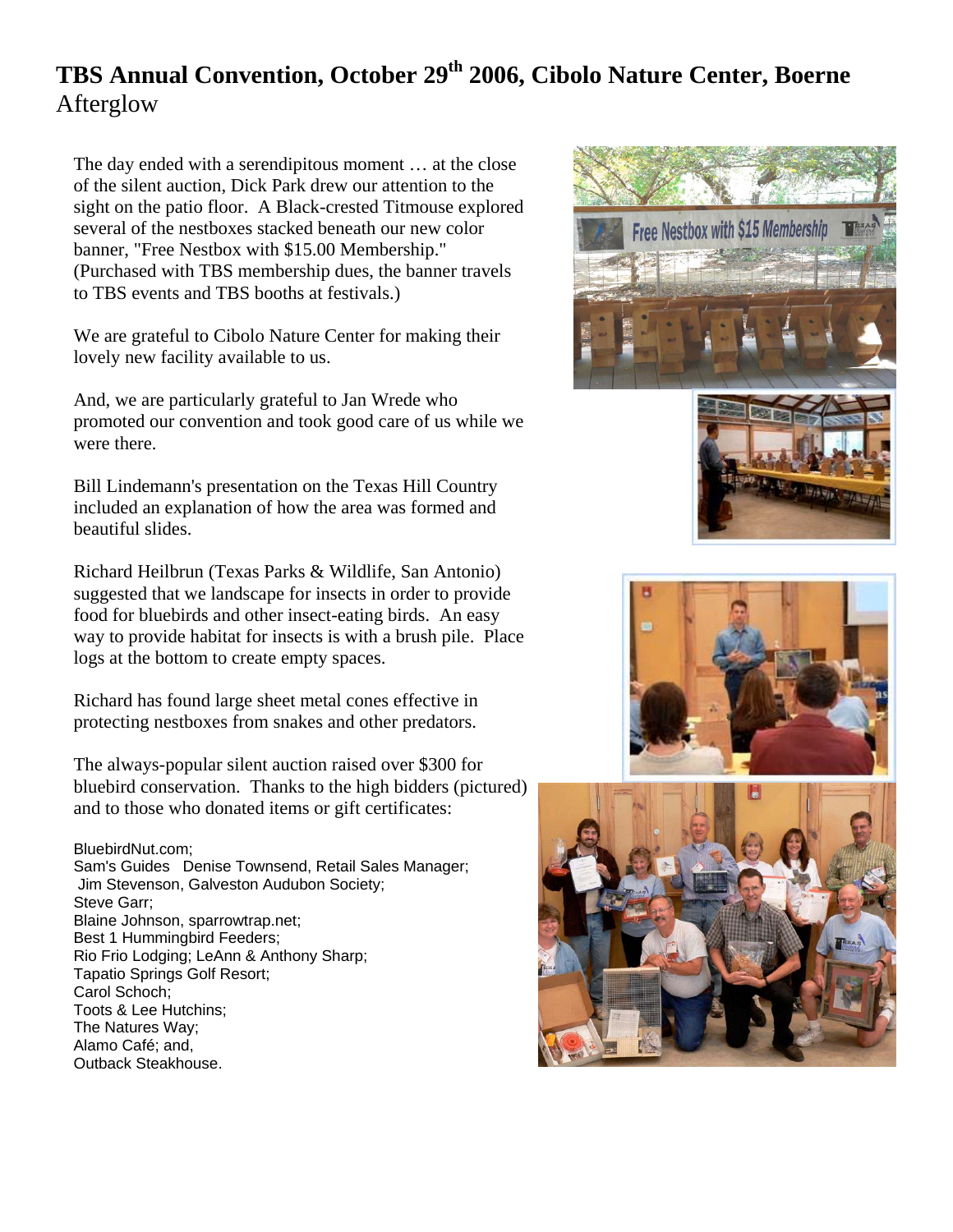### **President's Corner**

Each TBS Board Member is a "True Blue Friend." Without their volunteer service, this organization would cease to exist. Please join me in expressing gratitude to those who serve.

Our annual meeting marked the time for "the changing of the guard", the changing of the Board of Directors who serve as the custodians of the organization … those who work their tails off.

Those present gave a warm round of applause for the seven who completed a 2-year term of service: LeAnn Sharp; John Cys, Lee Hutchins, Dan Hanan, Lysle Mockler, Cheryl Anderson, and Charles Post.

TBS gifted each of the seven with a set of inscribed True Blue Friend plaques, one for a nestbox and a copy for display.

The members present elected three new directors: Jennifer Fleming (Orange): Philip Walker (Kyle); and, Norm Shoemaker (Woden); and, they elected Sharp, Hutchins and Hanan to a  $2<sup>nd</sup>$  2-year term; and, they elected Sandy Coggins to a 2-year term (a portion of this past year, Sandy served an appointed term).

Charles Post was appointed to fill the one-year remaining on Mary Leyendecker's term as a director.

Yours, Pauline Tom, 512.268.5678 president@texasbluebirdsociety.org *Bluebirds Across Texas … one nestbox at a time*

#### **Texas Bluebird Society P.O. Box 40868 Austin TX 78704**

Non Profit Standard Paid Permit #444 Buda TX 78610

*[www.texasbluebirdsociety.org](http://www.texasbluebirdsociety.org/) [info@texasbluebirdsociety.org](mailto:info@texasbluebirdsociety.org)*

# **North American Bluebird Society Holiday Offer "A Sam's Guide To Bluebirds" with \$30 Family Membership (no limit)**

With each \$30 Family Membership Gift and each \$30 Family Renewal, NABS will send (gift wrapped): "A Sam's Guide to Bluebirds", retail value \$24.95. This is a 2-disc set, DVD and CD-ROM that covers all three bluebird species.



For your gifts to others: Send to NABS the contact information for each recipient (name, address, phone, email). Also include your contact information. Include a \$30

check or money order for each gift. If you include a gift card for your recipient, we'll forward it on in their package.

To receive the gift from NABS for your renewal or membership: Send to NABS your name, NABS membership #, address, phone & email. Include a \$30 check or money order for your family renewal.

#### **Mail to NABS' new address\*: The Bluebird Center Attn: Holiday Offer 481 Athens Road Royston GA 30662**

Texas Bluebird Society, an affiliate of the North American Bluebird Society, encourages dual memberships. NABS members receive a discount registration for the 2006 NABS Convention that is hosted by the Texas Bluebird Society. TBS members without NABS membership do not receive the NABS discount.

*North American Bluebird Society recently moved its headquarters to an old farm house on a busy highway in NE Georgia , where bluebirds sing every day of the year.*